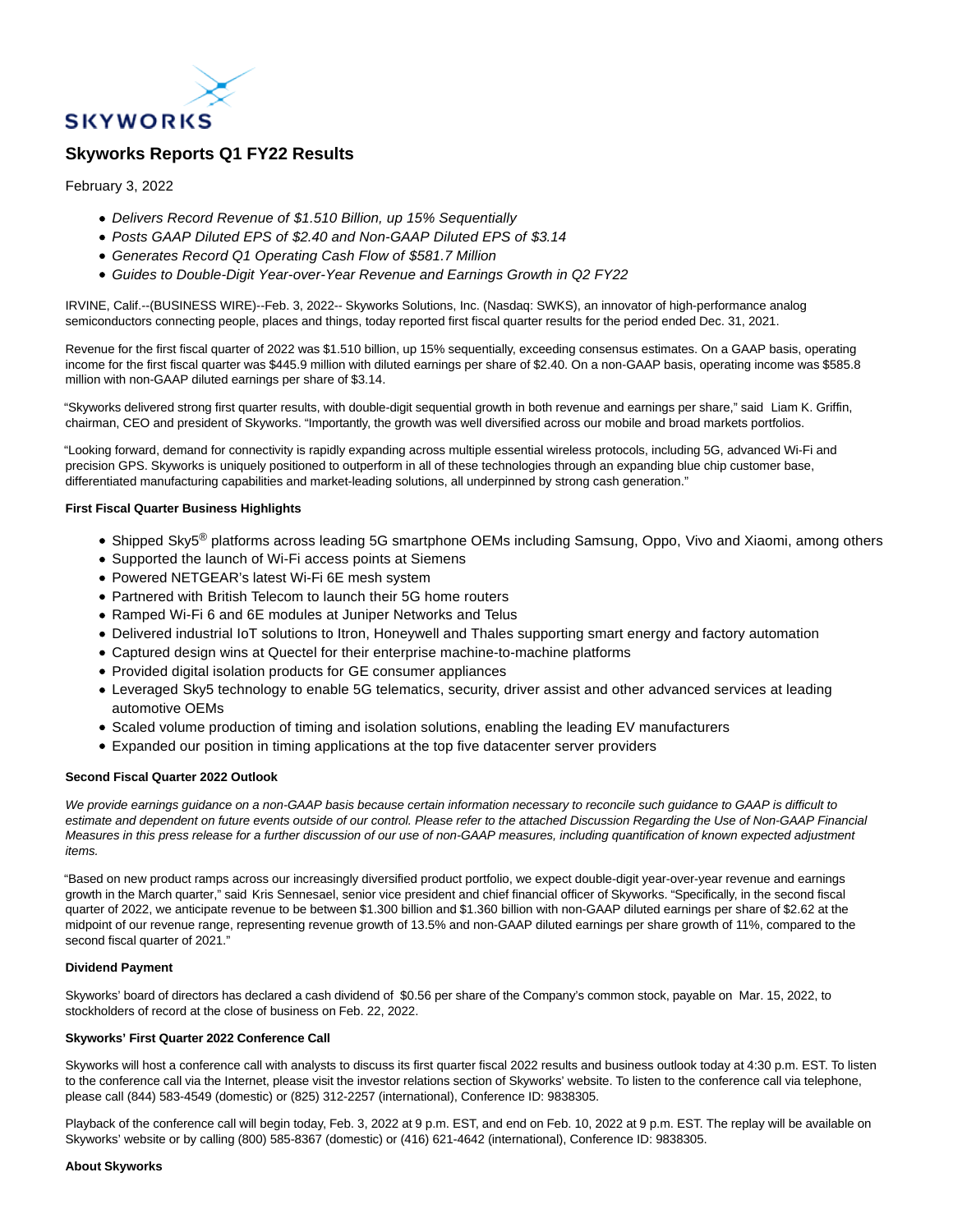Skyworks Solutions, Inc. is empowering the wireless networking revolution. Our highly innovative analog semiconductors are connecting people, places and things spanning a number of new and previously unimagined applications within the aerospace, automotive, broadband, cellular infrastructure, connected home, entertainment and gaming, industrial, medical, military, smartphone, tablet and wearable markets.

Skyworks is a global company with engineering, marketing, operations, sales and support facilities located throughout Asia, Europe and North America and is a member of the S&P 500<sup>®</sup> and Nasdaq-100<sup>®</sup> market indices (Nasdaq: SWKS). For more information, please visit Skyworks' website at: [www.skyworksinc.com.](http://www.skyworksinc.com/)

## **Safe Harbor Statement**

This news release includes "forward-looking statements" intended to qualify for the safe harbor from liability established by the Private Securities Litigation Reform Act of 1995. These forward-looking statements include, without limitation, information relating to future results and expectations of Skyworks (e.g., certain projections and business trends, as well as plans for dividend payments, debt repayment and share repurchases). Forwardlooking statements can often be identified by words such as "anticipates," "expects," "forecasts," "intends," "believes," "plans," "may," "will" or "continue," and similar expressions and variations or negatives of these words. All such statements are subject to certain risks, uncertainties and other important factors that could cause actual results to differ materially and adversely from those projected and may affect our future operating results, financial position and cash flows.

These risks, uncertainties and other important factors include, but are not limited to: the effects on our business operations of the global COVID-19 pandemic, including the spread of more contagious variants of the virus that causes COVID-19, as well as of the measures taken to limit COVID-19's spread, including measures implemented in certain of our manufacturing facilities that may lead to reduced production levels, as well as potential other disruptions to our business, including but not limited to the suspension or restriction of operations at our facilities and third-party supply chain disruptions, that could result from social distancing measures, employee quarantines, restricting certain employees from working or additional actions that may be taken by us, our suppliers and partners or governmental authorities in the jurisdictions in which we operate in an effort to contain the COVID-19 pandemic; the susceptibility of the semiconductor industry and the markets addressed by our, and our customers', products to economic cycles; our reliance on a small number of key customers for a large percentage of our sales; the availability and pricing of third-party semiconductor foundry, assembly and test capacity, raw materials, supplier components, equipment and shipping and logistics services, including limits on our customers' ability to obtain such services and materials; our ability to realize the anticipated benefits from the transaction with Silicon Laboratories Inc. ("Silicon Labs"), including the ability to successfully integrate the assets acquired and employees transferred; the risks of doing business internationally, including increased import/export restrictions and controls (e.g., our ability to sell products to certain specified foreign entities only pursuant to a limited export license from the U.S. Department of Commerce), imposition of trade protection measures (e.g., tariffs or taxes), security and health risks, possible disruptions in transportation networks, fluctuations in foreign currency exchange rates, and other economic, social, military and geo-political conditions in the countries in which we, our customers or our suppliers operate; delays in the deployment of commercial 5G networks or in consumer adoption of 5G-enabled devices; the volatility of our stock price; decreased gross margins and loss of market share as a result of increased competition; our ability to obtain design wins from customers; changes in laws, regulations and/or policies that could adversely affect our operations and financial results, the economy and our customers' demand for our products, or the financial markets and our ability to raise capital; fluctuations in our manufacturing yields due to our complex and specialized manufacturing processes; our ability to develop, manufacture and market innovative products, avoid product obsolescence, reduce costs in a timely manner, transition our products to smaller geometry process technologies, and achieve higher levels of design integration; the quality of our products and any defect remediation costs; our products' ability to perform under stringent operating conditions; reduced flexibility in operating our business as a result of the indebtedness incurred in connection with the transaction with Silicon Labs; our ability to retain, recruit and hire key executives, technical personnel and other employees in the positions and numbers, with the experience and capabilities, and at the compensation levels needed to implement our business and product plans; the timing, rescheduling or cancellation of significant customer orders and our ability, as well as the ability of our customers, to manage inventory; our ability to prevent theft of our intellectual property, disclosure of confidential information, or breaches of our information technology systems; uncertainties of litigation, including potential disputes over intellectual property infringement and rights, as well as payments related to the licensing and/or sale of such rights; our ability to continue to grow and maintain an intellectual property portfolio and obtain needed licenses from third parties; our ability to make certain investments and acquisitions, integrate companies we acquire, and/or enter into strategic alliances; and other risks and uncertainties, including, but not limited to, those detailed from time to time in our filings with the Securities and Exchange Commission.

The forward-looking statements contained in this news release are made only as of the date hereof, and we undertake no obligation to update or revise the forward-looking statements, whether as a result of new information, future events or otherwise.

Note to Editors: Skyworks and the Skyworks symbol are trademarks or registered trademarks of Skyworks Solutions, Inc., or its subsidiaries in the United States and other countries. Third-party brands and names are for identification purposes only and are the property of their respective owners.

# **SKYWORKS SOLUTIONS, INC.**

# **UNAUDITED CONSOLIDATED STATEMENTS OF OPERATIONS**

#### **Three Months Ended**

| (in millions, except per share amounts) | December 31, January 1,<br>2021 | 2021      |
|-----------------------------------------|---------------------------------|-----------|
| Net revenue                             | \$1.510.4                       | \$1.510.0 |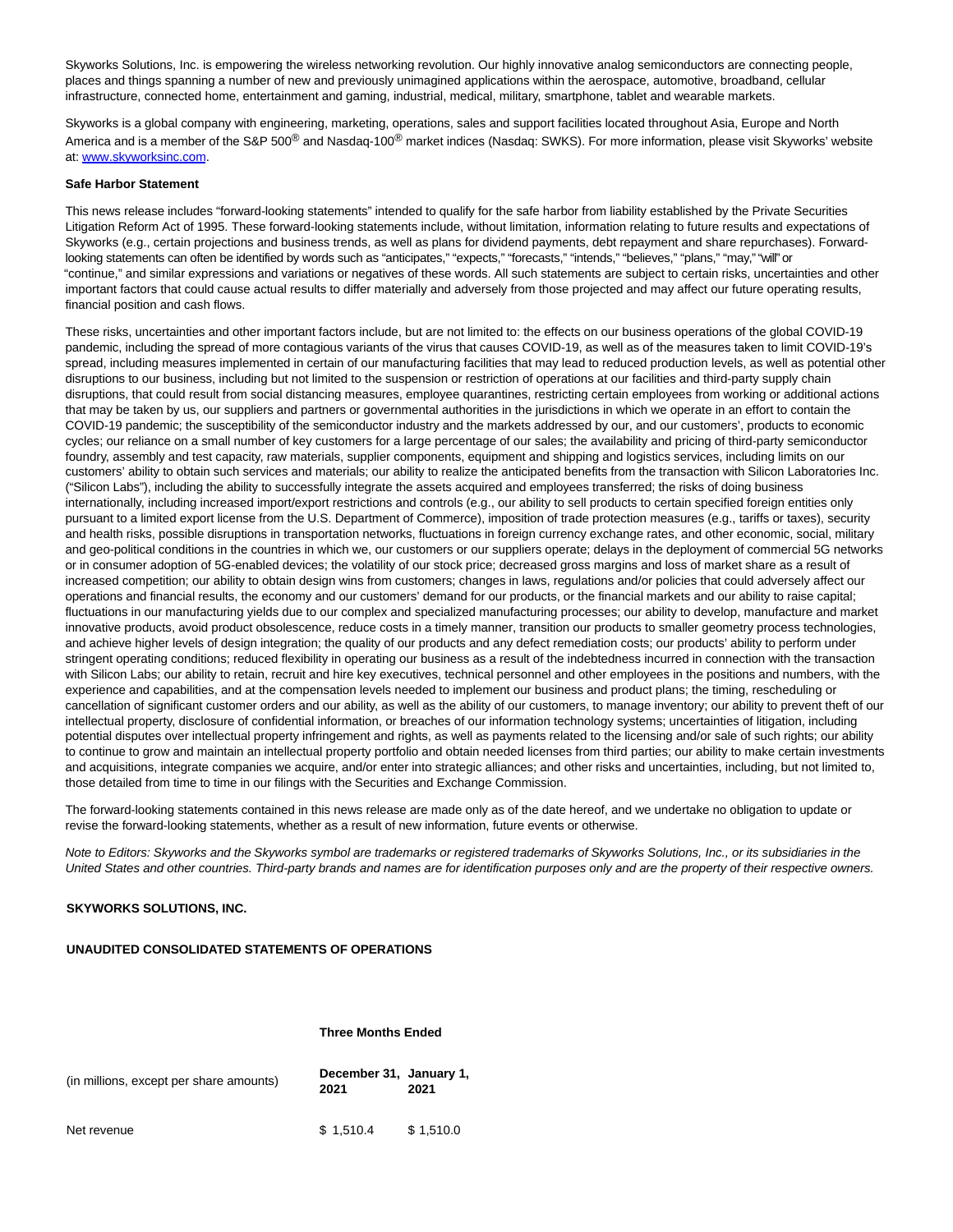| Cost of goods sold                           | 795.7   |               | 748.3   |
|----------------------------------------------|---------|---------------|---------|
| Gross profit                                 | 714.7   |               | 761.7   |
| Operating expenses:                          |         |               |         |
| Research and development                     | 151.1   |               | 121.6   |
| Selling, general, and administrative         | 82.0    |               | 66.6    |
| Amortization of intangibles                  | 33.3    |               | 2.8     |
| Restructuring, impairment, and other charges | 2.4     |               |         |
| Total operating expenses                     | 268.8   |               | 191.0   |
| Operating income                             | 445.9   |               | 570.7   |
| Interest expense                             | (11.0   | $\mathcal{L}$ |         |
| Other income, net                            | 1.2     |               | 0.2     |
| Income before income taxes                   | 436.1   |               | 570.9   |
| Provision for income taxes                   | 36.2    |               | 61.6    |
| Net income                                   | \$399.9 |               | \$509.3 |
| Earnings per share:                          |         |               |         |
| Basic                                        | \$2.42  |               | \$3.08  |
| <b>Diluted</b>                               | \$2.40  |               | \$3.05  |
| Weighted average shares:                     |         |               |         |
| <b>Basic</b>                                 | 165.1   |               | 165.4   |
| <b>Diluted</b>                               | 166.4   |               | 167.0   |

**SKYWORKS SOLUTIONS, INC.**

# **UNAUDITED RECONCILIATIONS OF NON-GAAP FINANCIAL MEASURES**

# **Three Months Ended**

| (in millions)     | December 31, January 1,<br>2021 | 2021    |
|-------------------|---------------------------------|---------|
| GAAP gross profit | \$714.7                         | \$761.7 |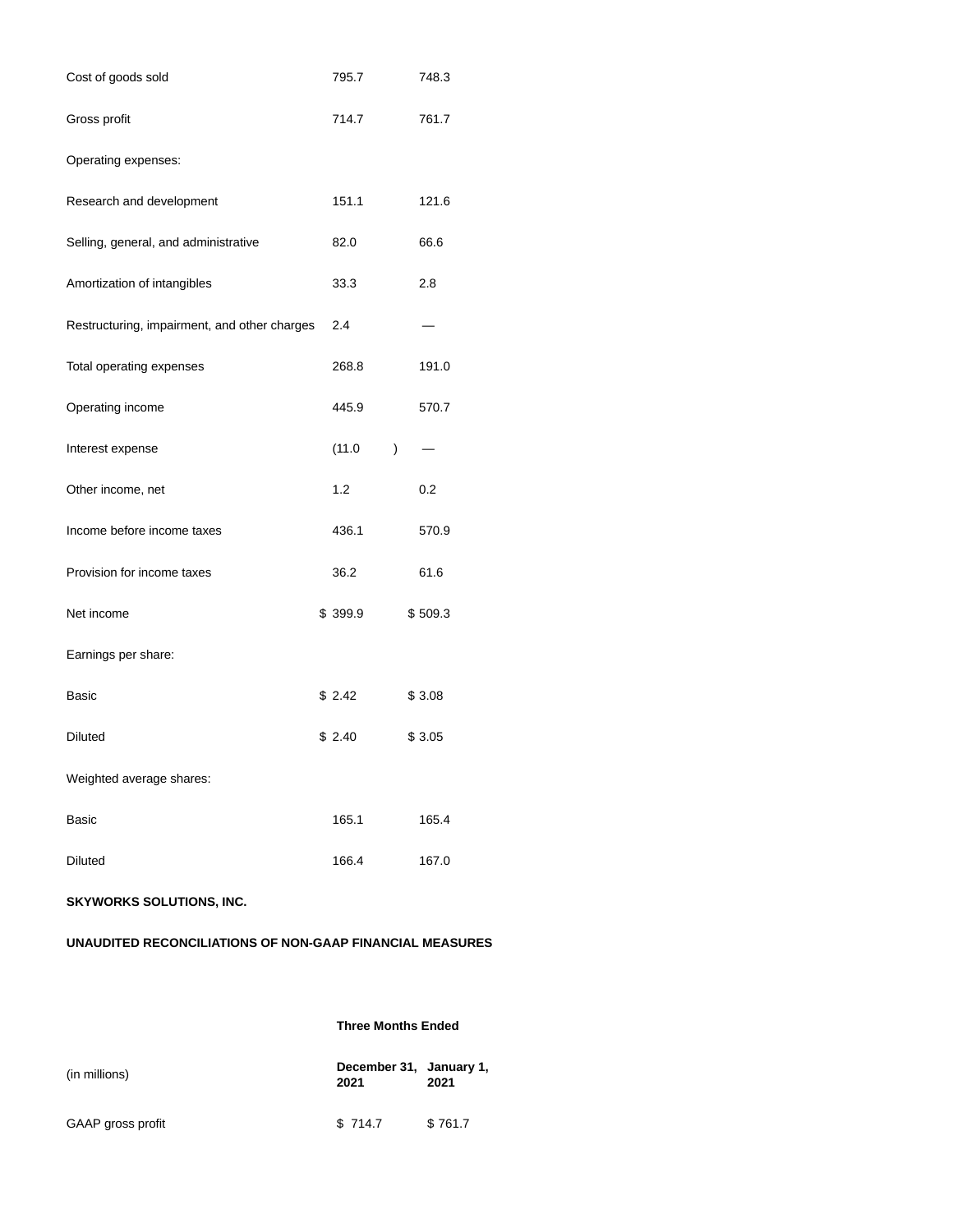| Share-based compensation expense [a]            | 8.7     |   | 6.4     |   |
|-------------------------------------------------|---------|---|---------|---|
| Acquisition-related expenses                    | 7.3     |   |         |   |
| Amortization of acquisition-related intangibles | 42.5    |   | 2.9     |   |
| Non-GAAP gross profit                           | \$773.2 |   | \$771.0 |   |
| GAAP gross margin %                             | 47.3    | % | 50.4    | % |
| Non-GAAP gross margin %                         | 51.2    | % | 51.1    | % |

# **Three Months Ended**

| (in millions)                                   | December 31, January 1,<br>2021 |         |   | 2021    |      |  |
|-------------------------------------------------|---------------------------------|---------|---|---------|------|--|
| GAAP operating income                           |                                 | \$445.9 |   | \$570.7 |      |  |
| Share-based compensation expense [a]            |                                 | 50.4    |   | 44.5    |      |  |
| Acquisition-related expenses                    |                                 | 9.2     |   |         |      |  |
| Amortization of acquisition-related intangibles |                                 | 75.7    |   | 5.7     |      |  |
| Settlements, gains, losses, and impairments     |                                 | 2.2     |   | 1.1     |      |  |
| Restructuring and other charges                 |                                 | 2.4     |   |         |      |  |
| Non-GAAP operating income                       |                                 | \$585.8 |   | \$622.0 |      |  |
| GAAP operating margin %                         |                                 | 29.5    | % | 37.8    | $\%$ |  |
| Non-GAAP operating margin %                     |                                 | 38.8    | % | 41.2    | %    |  |

# **Three Months Ended**

| (in millions)                                   | December 31, January 1,<br>2021 |  | 2021    |
|-------------------------------------------------|---------------------------------|--|---------|
| GAAP net income                                 | \$399.9                         |  | \$509.3 |
| Share-based compensation expense [a]            | 50.4                            |  | 44.5    |
| Acquisition-related expenses                    | 9.2                             |  |         |
| Amortization of acquisition-related intangibles | 75.7                            |  | 5.7     |
| Settlements, gains, losses, and impairments     | 2.7                             |  | 1.7     |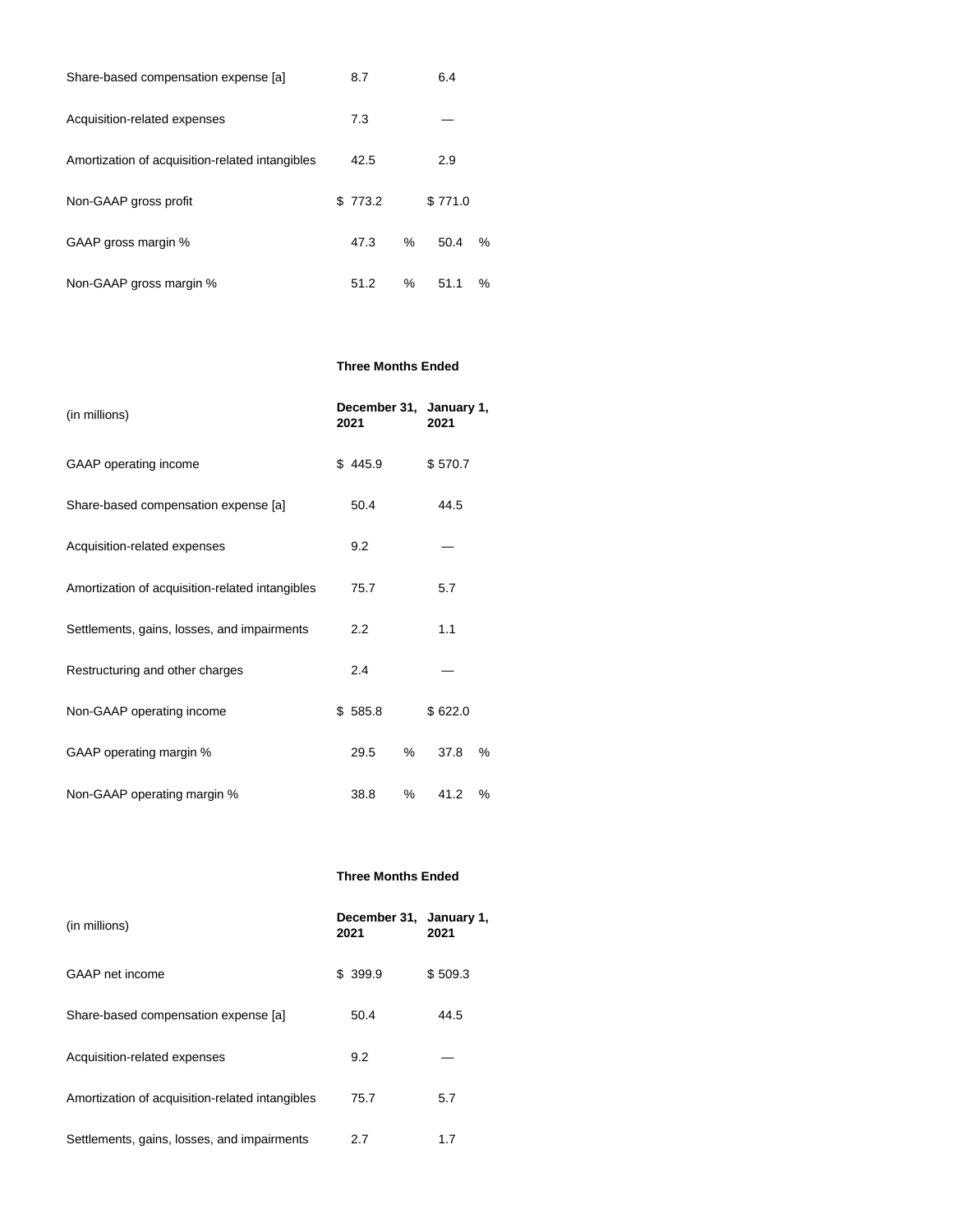| Restructuring and other charges | 2.4     |           |         |  |  |  |  |
|---------------------------------|---------|-----------|---------|--|--|--|--|
| Tax adjustments                 | (17.6)  | $\lambda$ | (0.7)   |  |  |  |  |
| Non-GAAP net income             | \$522.7 |           | \$560.5 |  |  |  |  |

## **Three Months Ended**

|                                                 | December 31, January 1,<br>2021 | 2021    |
|-------------------------------------------------|---------------------------------|---------|
| GAAP net income per share, diluted              | \$2.40                          | \$ 3.05 |
| Share-based compensation expense [a]            | 0.30                            | 0.27    |
| Acquisition-related expenses                    | 0.06                            |         |
| Amortization of acquisition-related intangibles | 0.46                            | 0.03    |
| Settlements, gains, losses, and impairments     | 0.02                            | 0.01    |
| Restructuring and other charges                 | 0.01                            |         |
| Tax adjustments                                 | (0.11)<br>$\mathcal{E}$         |         |
| Non-GAAP net income per share, diluted          | \$3.14                          | \$3.36  |

## **SKYWORKS SOLUTIONS, INC.**

## **DISCUSSION REGARDING THE USE OF NON-GAAP FINANCIAL MEASURES**

Our earnings release contains some or all of the following financial measures that have not been calculated in accordance with United States Generally Accepted Accounting Principles ("GAAP"): (i) non-GAAP gross profit and gross margin, (ii) non-GAAP operating income and operating margin, (iii) non-GAAP net income, and (iv) non-GAAP diluted earnings per share. As set forth in the "Unaudited Reconciliations of Non-GAAP Financial Measures" table found above, we derive such non-GAAP financial measures by excluding certain expenses and other items from the respective GAAP financial measure that is most directly comparable to each non-GAAP financial measure. Management uses these non-GAAP financial measures to evaluate our operating performance and compare it against past periods, make operating decisions, forecast for future periods, compare our operating performance against peer companies, and determine payments under certain compensation programs. These non-GAAP financial measures provide management with additional means to understand and evaluate the operating results and trends in our ongoing business by eliminating certain non-recurring expenses and other items that management believes might otherwise make comparisons of our ongoing business with prior periods and competitors more difficult, obscure trends in ongoing operations, or reduce management's ability to make forecasts.

We provide investors with non-GAAP gross profit and gross margin, non-GAAP operating income and operating margin, non-GAAP net income, and non-GAAP diluted earnings per share because we believe it is important for investors to be able to closely monitor and understand changes in our ability to generate income from ongoing business operations. We believe these non-GAAP financial measures give investors an additional method to evaluate historical operating performance and identify trends, an additional means of evaluating period-over-period operating performance and a method to facilitate certain comparisons of our operating results to those of our peer companies. We also believe that providing non-GAAP operating income and operating margin allows investors to assess the extent to which our ongoing operations impact our overall financial performance. We further believe that providing non-GAAP net income and non-GAAP diluted earnings per share allows investors to assess the overall financial performance of our ongoing operations by eliminating the impact of share-based compensation expense, acquisition-related expenses, amortization of acquisition-related intangibles, settlements, gains, losses, and impairments, restructuring-related charges, and certain tax items which may not occur in each period presented and which may represent non-cash items unrelated to our ongoing operations. We believe that disclosing these non-GAAP financial measures contributes to enhanced financial reporting transparency and provides investors with added clarity about complex financial performance measures.

We calculate non-GAAP gross profit by excluding from GAAP gross profit, share-based compensation expense, acquisition-related expenses, amortization of acquisition-related intangibles, and settlements, gains, losses, and impairments. We calculate non-GAAP operating income by excluding from GAAP operating income, share-based compensation expense, acquisition-related expenses, amortization of acquisition-related intangibles, settlements, gains, losses, and impairments, and restructuring-related charges. We calculate non-GAAP net income and diluted earnings per share by excluding from GAAP net income and diluted earnings per share, share-based compensation expense, acquisition-related expenses, amortization of acquisition-related intangibles, settlements, gains, losses, and impairments, restructuring-related charges, and certain tax items. We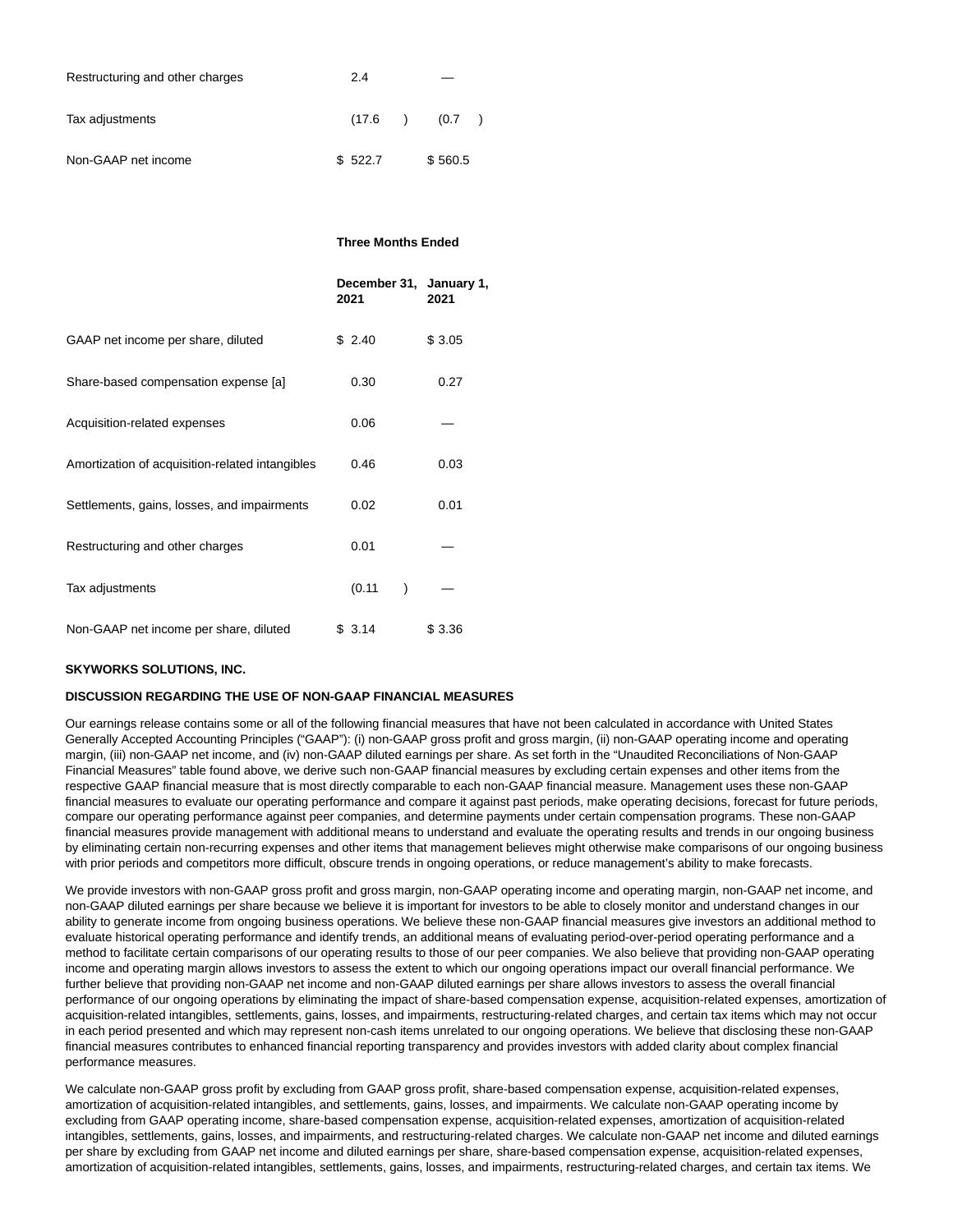exclude the items identified above from the respective non-GAAP financial measure referenced above for the reasons set forth with respect to each such excluded item below:

Share-Based Compensation - because (1) the total amount of expense is partially outside of our control because it is based on factors such as stock price volatility and interest rates, which may be unrelated to our performance during the period in which the expense is incurred, (2) it is an expense based upon a valuation methodology premised on assumptions that vary over time, and (3) the amount of the expense can vary significantly between companies due to factors that can be outside of the control of such companies.

Acquisition-Related Expenses - including such items as, when applicable, amortization of acquired intangible assets, fair value adjustments to contingent consideration, fair value charges incurred upon the sale of acquired inventory, and acquisition-related expenses because they are not considered by management in making operating decisions and we believe that such expenses do not have a direct correlation to our future business operations and thereby including such charges does not necessarily reflect the performance of our ongoing operations for the period in which such charges or reversals are incurred.

Restructuring-Related Charges - because these charges have no direct correlation to our future business operations and including such charges or reversals does not necessarily reflect the performance of our ongoing operations for the period in which such charges or reversals are incurred.

Settlements, Gains, Losses, and Impairments - because such settlements, gains, losses, and impairments (1) are not considered by management in making operating decisions, (2) are infrequent in nature, (3) are generally not directly controlled by management, (4) do not necessarily reflect the performance of our ongoing operations for the period in which such charges are recognized, and/or (5) can vary significantly in amount between companies and make comparisons less reliable.

Certain Income Tax Items - including certain deferred tax charges and benefits that do not result in a current tax payment or tax refund and other adjustments, including but not limited to, items unrelated to the current fiscal year or that are not indicative of our ongoing business operations.

The non-GAAP financial measures presented in the table above should not be considered in isolation and are not an alternative for the respective GAAP financial measure that is most directly comparable to each such non-GAAP financial measure. Investors are cautioned against placing undue reliance on these non-GAAP financial measures and are urged to review and consider carefully the adjustments made by management to the most directly comparable GAAP financial measures to arrive at these non-GAAP financial measures. Non-GAAP financial measures may have limited value as analytical tools because they may exclude certain expenses that some investors consider important in evaluating our operating performance or ongoing business performance. Further, non-GAAP financial measures are likely to have limited value for purposes of drawing comparisons between companies as a result of different companies potentially calculating similarly titled non-GAAP financial measures in different ways because non-GAAP measures are not based on any comprehensive set of accounting rules or principles.

Our earnings release contains forward-looking estimates of non-GAAP diluted earnings per share for the second quarter of our 2022 fiscal year ("Q2 2022"). We provide this non-GAAP measure to investors on a prospective basis for the same reasons (set forth above) that we provide it to investors on a historical basis. We are unable to provide a reconciliation of our forward-looking estimate of Q2 2022 GAAP diluted earnings per share to a forward-looking estimate of Q2 2022 non-GAAP diluted earnings per share because certain information needed to make a reasonable forward-looking estimate of GAAP diluted earnings per share for Q2 2022 (other than estimated share-based compensation expense of \$0.25 to \$0.35 per diluted share, estimated amortization of intangibles of \$0.40 to \$0.50 per diluted share and certain tax items of -\$0.15 to \$0.05 per diluted share) is difficult to predict and estimate and is often dependent on future events that may be uncertain or outside of our control. Such events may include unanticipated changes in our GAAP effective tax rate, unanticipated one-time charges related to asset impairments (fixed assets, inventory, intangibles, or goodwill), unanticipated acquisition-related expenses, unanticipated settlements, gains, losses, and impairments, and other unanticipated non-recurring items not reflective of ongoing operations. The probable significance of these unknown items, in the aggregate, is estimated to be in the range of \$0.00 to \$0.15 in quarterly earnings per diluted share on a GAAP basis. Our forward-looking estimates of both GAAP and non-GAAP measures of our financial performance may differ materially from our actual results and should not be relied upon as statements of fact.

[a] The following table summarizes the expense recognized in accordance with ASC 718 - Compensation, Stock Compensation (in millions):

## **Three Months Ended**

|                                      | 2021 | December 31, January 1, | 2021      |
|--------------------------------------|------|-------------------------|-----------|
| Cost of goods sold                   | \$   | 8.7                     | \$<br>6.4 |
| Research and development             |      | 18.8                    | 20.3      |
| Selling, general, and administrative |      | 22.9                    | 17.8      |
| Total share-based compensation       | \$   | 50.4                    | 44.5      |
|                                      |      |                         |           |

**SKYWORKS SOLUTIONS, INC.**

## **UNAUDITED CONDENSED CONSOLIDATED BALANCE SHEETS**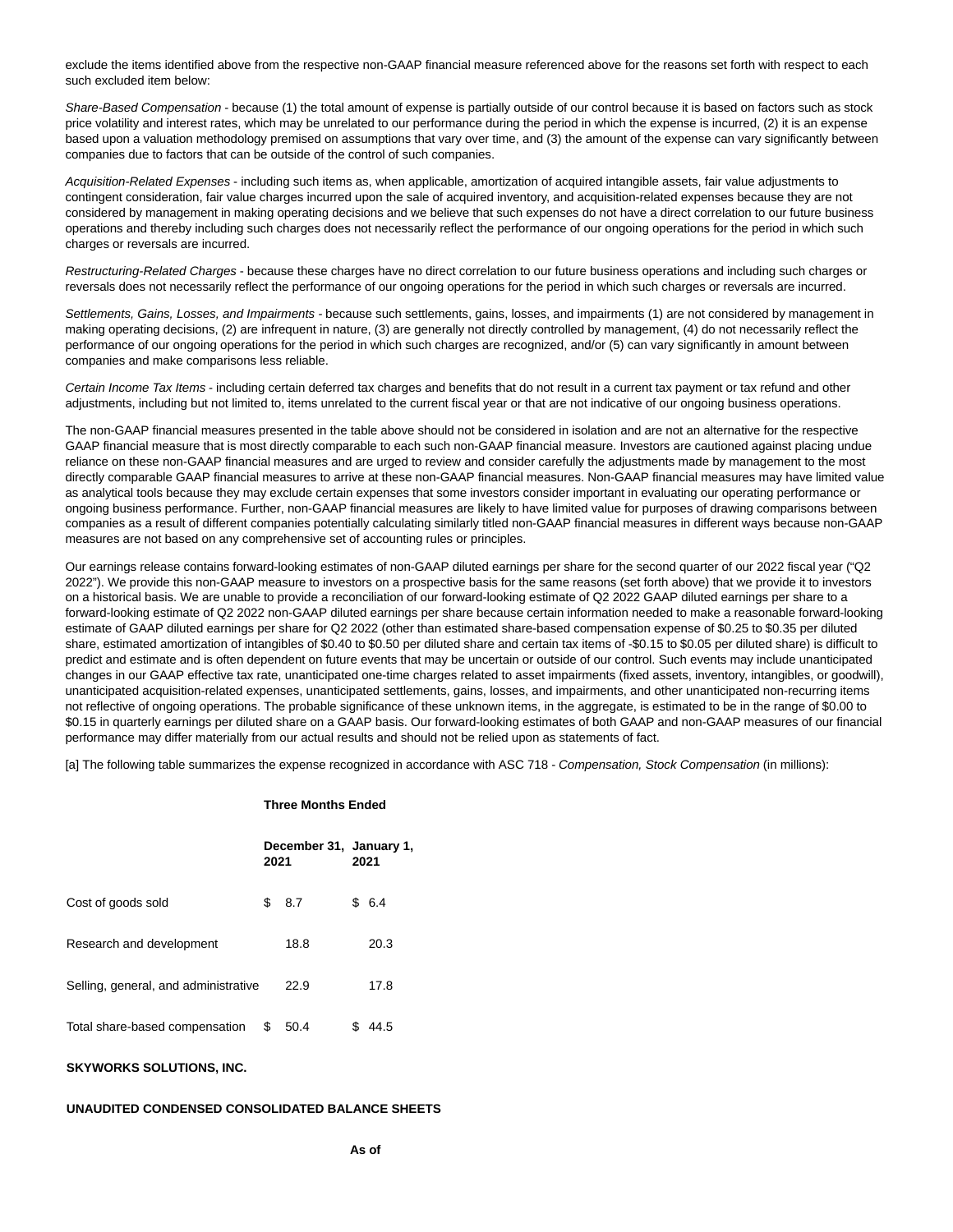| (in millions)                                                                     | December 31, October 1,<br>2021 | 2021      |                                 |         |
|-----------------------------------------------------------------------------------|---------------------------------|-----------|---------------------------------|---------|
| <b>Assets</b>                                                                     |                                 |           |                                 |         |
| Cash, cash equivalents, and marketable securities \$ 1,016.9                      |                                 | \$1,027.2 |                                 |         |
| Accounts receivable, net                                                          | 774.0                           | 756.2     |                                 |         |
| Inventory                                                                         | 838.5                           | 885.0     |                                 |         |
| Property, plant, and equipment, net                                               | 1,547.6                         | 1,501.6   |                                 |         |
| Goodwill and intangible assets, net                                               | 3,808.3                         | 3,875.3   |                                 |         |
| Other assets                                                                      | 633.2                           | 545.4     |                                 |         |
| <b>Total assets</b>                                                               | \$8,618.5                       | \$8,590.7 |                                 |         |
|                                                                                   |                                 |           |                                 |         |
| <b>Liabilities and Equity</b>                                                     |                                 |           |                                 |         |
| Accounts payable                                                                  | \$279.4                         | \$236.0   |                                 |         |
| Accrued and other liabilities                                                     | 818.4                           | 822.0     |                                 |         |
| Long-term debt                                                                    | 2,186.5                         | 2,235.6   |                                 |         |
| Stockholders' equity                                                              | 5,334.2                         | 5,297.1   |                                 |         |
| Total liabilities and equity                                                      | \$8,618.5                       | \$8,590.7 |                                 |         |
| <b>SKYWORKS SOLUTIONS, INC.</b>                                                   |                                 |           |                                 |         |
| UNAUDITED CONSOLIDATED STATEMENTS OF CASH FLOWS                                   |                                 |           |                                 |         |
|                                                                                   |                                 |           |                                 |         |
|                                                                                   |                                 |           | <b>Three Months Ended</b>       |         |
| (in millions)                                                                     |                                 |           | December 31, January 1,<br>2021 | 2021    |
| Cash flow from operating activities                                               |                                 |           |                                 |         |
| Net income                                                                        |                                 |           | \$399.9                         | \$509.3 |
| Adjustments to reconcile net income to net cash provided by operating activities: |                                 |           |                                 |         |
| Share-based compensation                                                          |                                 |           | 50.4                            | 44.5    |
| Depreciation                                                                      |                                 |           | 94.2                            | 78.4    |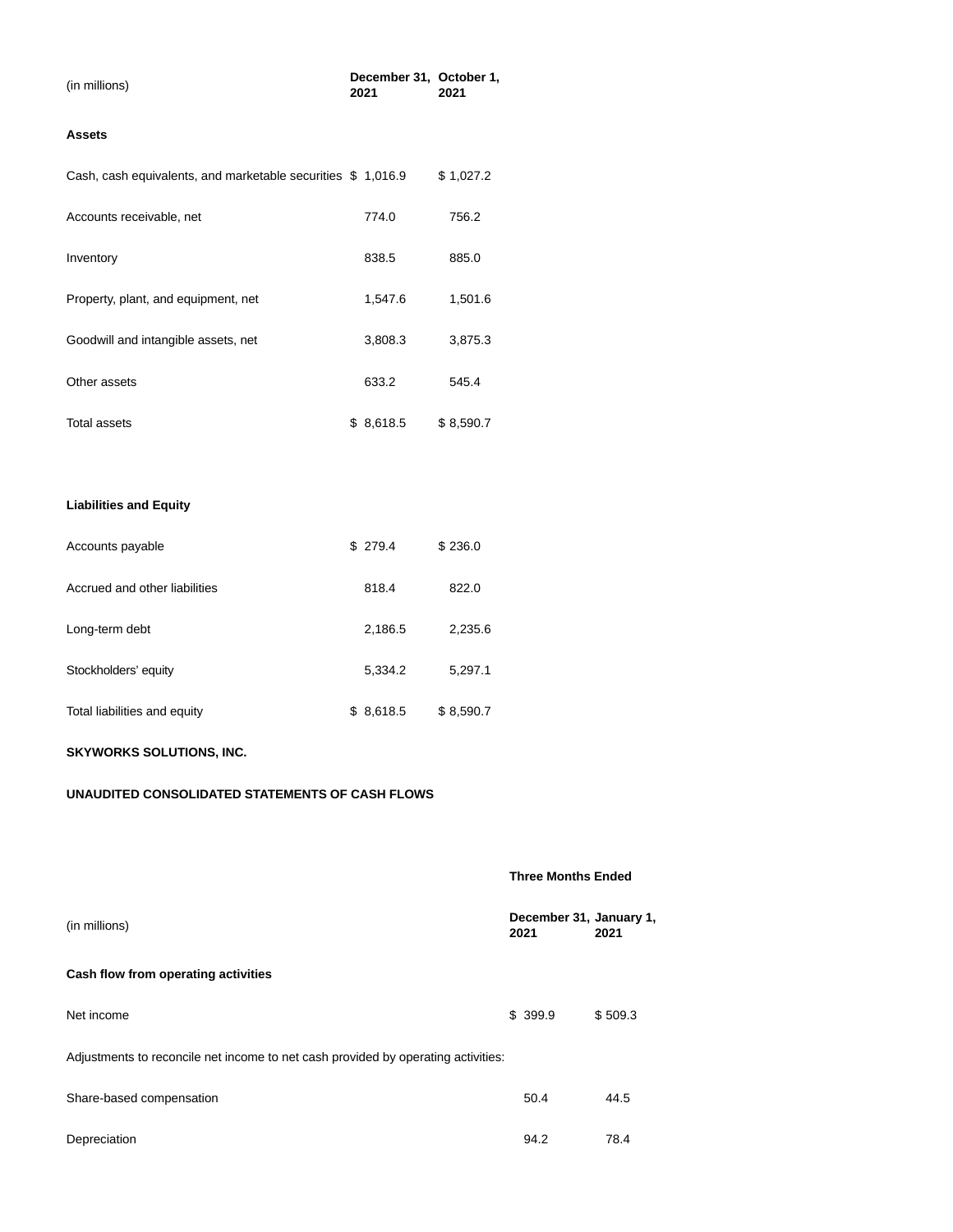| Amortization of intangible assets, including inventory step-up         | 87.3     |               | 8.0     |               |
|------------------------------------------------------------------------|----------|---------------|---------|---------------|
| Deferred income taxes                                                  | 6.1      |               | (0.7)   | $\mathcal{L}$ |
| Amortization of debt discount and issuance costs                       | 1.0      |               |         |               |
| Other, net                                                             | 1.0      |               |         |               |
| Changes in assets and liabilities:                                     |          |               |         |               |
| Receivables, net                                                       | (17.8)   | $\lambda$     | (296.3) |               |
| Inventory                                                              | 35.5     |               | 88.9    |               |
| Accounts payable                                                       | (0.5)    | $\mathcal{L}$ | 22.4    |               |
| Other current and long-term assets and liabilities                     | (75.4)   | $\lambda$     | 30.6    |               |
| Net cash provided by operating activities                              | 581.7    |               | 485.1   |               |
| Cash flow from investing activities                                    |          |               |         |               |
| Capital expenditures                                                   | (95.8)   | $\lambda$     | (118.9) |               |
| Purchased intangibles                                                  | (5.8)    | $\lambda$     | (4.3)   | $\lambda$     |
| Purchases of marketable securities                                     | (29.6)   | $\lambda$     | (99.4)  | $\rightarrow$ |
| Sales and maturities of marketable securities                          | 33.2     |               | 111.6   |               |
| Net cash used in investing activities                                  | (98.0)   | $\lambda$     | (111.0) |               |
| Cash flow from financing activities                                    |          |               |         |               |
| Repurchase of common stock - payroll tax withholdings on equity awards | (80.1)   | $\lambda$     | (47.7)  | $\rightarrow$ |
| Repurchase of common stock - stock repurchase program                  | (269.4)  | $\lambda$     | (195.6) |               |
| Dividends paid                                                         | (92.5)   | $\mathcal{L}$ | (83.0)  | $\rightarrow$ |
| Net proceeds from exercise of stock options                            | 1.8      |               | 2.7     |               |
| Payments of debt                                                       | (50.0)   | $\lambda$     |         |               |
| Net cash used in financing activities                                  | (490.2)  | $\lambda$     | (323.6) |               |
| Net increase (decrease) in cash and cash equivalents                   | (6.5)    | $\mathcal{E}$ | 50.5    |               |
| Cash and cash equivalents at beginning of period                       | 882.9    |               | 566.7   |               |
| Cash and cash equivalents at end of period                             | \$ 876.4 |               | \$617.2 |               |